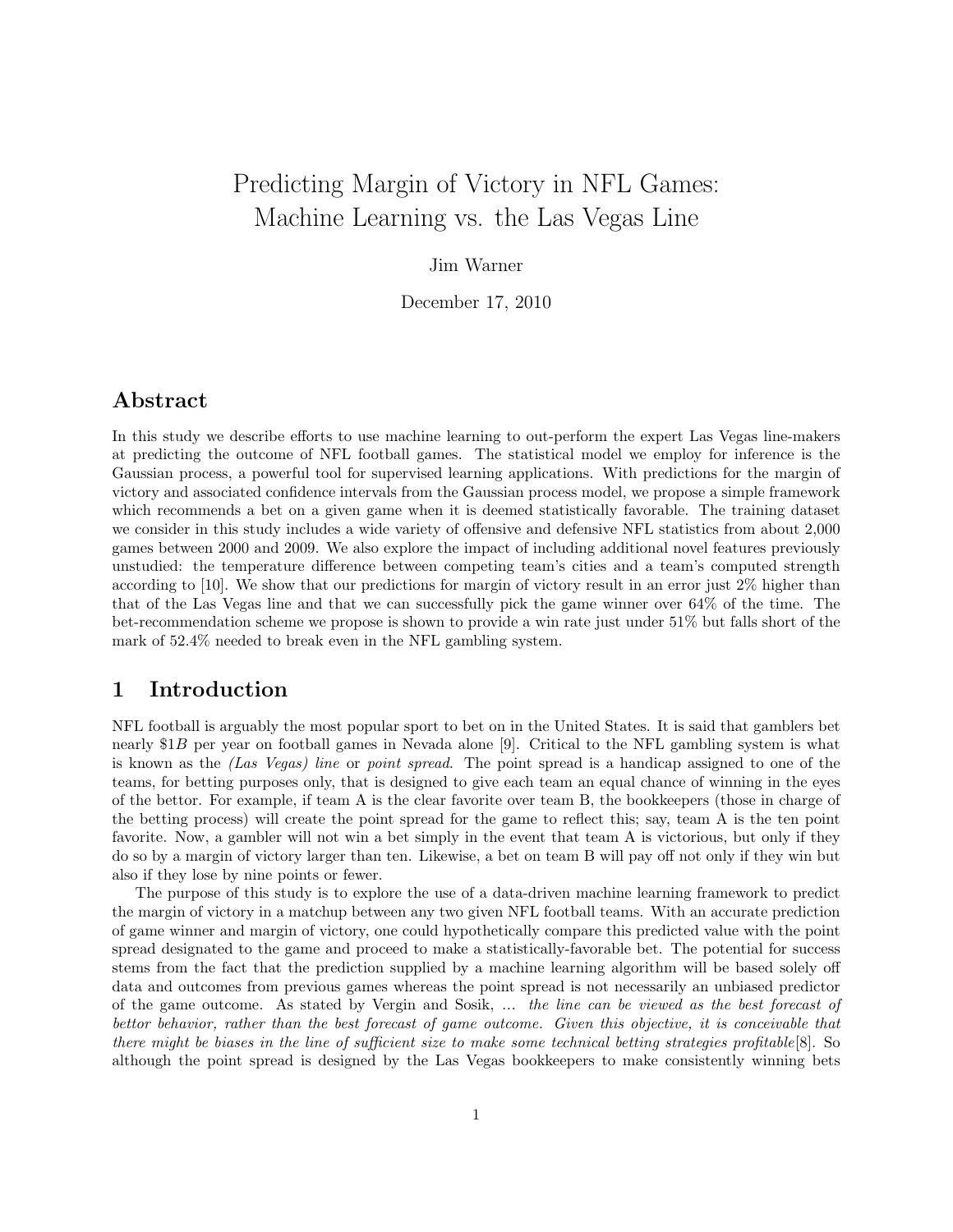maximally difficult, the possibility of exploiting an existing bias in the line motivates the development of a predictive model for NFL games.

Despite being largely overshadowed by forecasting efforts in financial markets, there has been a modest amount of work done in the statistics & machine learning communities with regards to predictions for sports markets such as the NFL. A substantial amount of the work done relating to the NFL football betting market is theoretical in nature, debating the so-called *efficiency* of the market. A term that is commonly used in financial settings, an efficient market is one which is not predictable but random, such that no planned approach to betting or investing can be successful in the long term. These theoretical works report conflicting conclusions, with researchers in [2], [4], and [5] suggesting the NFL betting market is indeed an efficient one. While in [1], [3], [6], and [7] degrees of inefficiency in the market are shown.

Although there is a lack of agreement about the possible existence of successful betting strategies on NFL games, there have been several statistical models developed for this and similar purposes. One class of approaches deal with ranking or assigning relative strengths to each team. In [10], a number of general ranking schemes are introduced and subsequently applied to the problem of ranking the best college football teams. Rating methods are developed in [12] for soccer teams and in [13] for NFL teams, but predictions for game winners based on these ratings are not described.

There have been several statistical models developed to make predictions on NFL games that vary in both sophistication and success. In [15], the authors make predictions using simple probit regressions based on power scores published in The New York Times, but report that the official point spreads are in general more accurate. Mixed linear models based on home-field advantage and team performance are used in [16] resulting in an error that is only slightly higher than the bookmaker's predictions it is compared with. In [11], a state-space model is created in a fully-Bayesian context to model strengths of teams and make subsequent predictions of final scores to games. Accuracy of this model is reported to be about as high as the official point spread. Finally, a more successful approach is employed in [14] where an accuracy of up to 54% was reported for using a logistic regression classifier to predict the winner of NFL games while taking into account the point spread.

The related work in this area confirms the prowess of the bookmakers in Las Vegas in that it is hard to find evidence of a technical betting approach that consistently outperforms these expert line-makers. In this light, a baseline measure of success in this study is to provide predictions of the margin of victory in NFL games that is on average closer to the true score differential than the official point spread. However, the bettor is at a further disadvantage to the line-makers in the NFL betting system due to what is known as the eleven for ten rule; that is, one must put down \$11 to win \$10 on any given bet, providing the bookmakers with a commission known as the *vigorish*. Due to the vigorish, a bettor with a 50% success rate will actually lose money and instead needs to win 52.4% of their bets in order to break even. Therefore, a more geniune goal for this study is the development of predictive framework that when used to make informed decisions in the NFL betting market, results in a win rate of 52.4% or better.

In an effort to reach the accuracy goals mentioned above, this approach utilizes the Gaussian process model, which has emerged as a serious competitor for real supervised learning applications in the past decade [17]. Gaussian processes provide a powerful tool for inference with computational tractability as well as a principled manner in which to quantify uncertainty. The ability to generate confidence measures together with predictions seems to lend itself naturally to a betting scenario where one looks to balance the risk of placing a bet on a game with their relative certainty in its outcome. Indeed, we shall seek a scheme in which bets are placed on a game only when a specific confidence level is met in order to achieve an adequately high win rate. To the author's knowledge, this study is the first which utilizes the Gaussian process model in the area of sports forecasting.

The training dataset considered in this study includes a wide variety of offensive and defensive statistics for over 1,000 games from the 2000-2007 NFL seasons while 2008 and 2009 seasonal data is reserved for final testing. We also look to investigate the benefit of including novel features not considered in previous works. To this end, we explore the impact of home-field advantage on game outcomes by factoring in the temperature difference between the home and away cities with the belief that a visiting team's performance can be negatively affected by playing in a climate significantly different from their own[9]. Additionally, we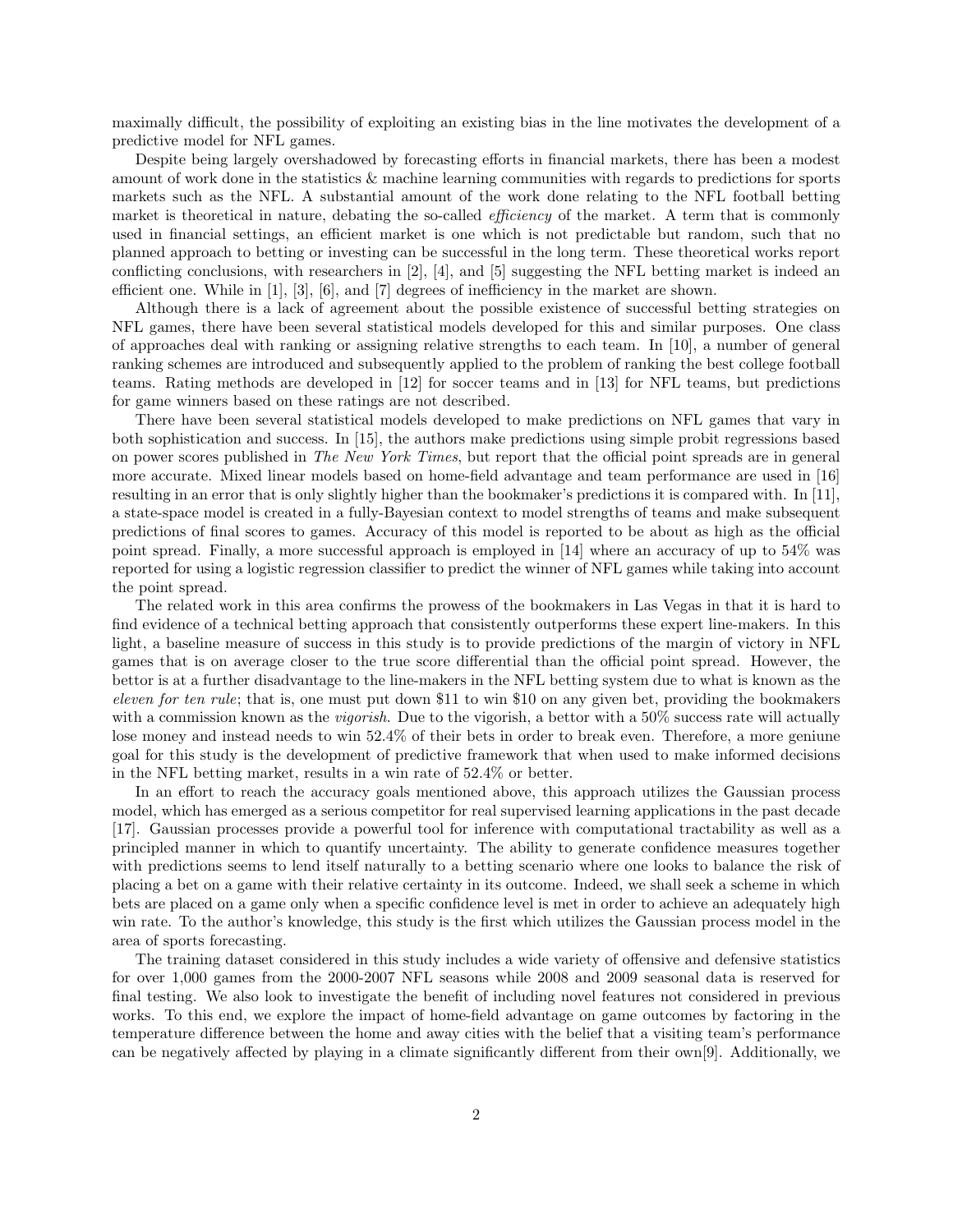seek improved accuracy in our approach by coupling it with a ranking system for sports teams. We compute the strength of the home and away teams going into each game according to [10] as an additional feature to the learning algorithms. It is expected that this data will be more benefitial than standard winning percentages in making predictions since a team's rank takes into account both the strength of its previous opponents as well as the outcomes of the previous games.

The remainder of the paper is laid out as follows: section 2 describes the process of data collection, provides a complete list of the features considered for training, and gives the formulation of the ranking system considered. Section 3 provides an overview of learning with Gaussian processes. Section 4 describes the process of feature selection, shows the impact of the novel features considered in this study, and compares results for each algorithm versus the Las Vegas lines for predictions in games from the 2009 and 2010 NFL seasons. Section 5 concludes the paper by discussing the effectiveness of this approach and suggestions for future work in this area.

# 2 Data Aquisition

In this section we provide an overview of the dataset utilized for margin of victory predictions and the process for collecting this data. NFL games from 8 seasons between 2000-2007 are used as training examples while games from the 2008 and 2009 seasons are reserved for final testing. We assume that individual seasons are mainly independent from one another and so a prediction for a particular game is based solely off data from the current season. In this light, games from the first four weeks of each season are excluded from training and testing due to lack of data. Note also that the dataset includes only matchups from the regular season (preseason and playoff games are excluded). For each game, we consider a variety of standard NFL statistics as well as two additional novel features to be described in the following subsections. In total, there are 1544 games in the training set and 390 games for final testing with 47 features considered. A list of the full set of features can be viewed in Figure 1.



Figure 1: Full list of the features considered for training in this study. The "H" and "A" indicates there is data for both the home and away teams for that feature. The "S" indicates that there is streak (4-game moving average) data for that feature. Taking into account these variations, there are a total of 47 features.

#### 2.1 NFL Seasonal Statistics

Although there exists plentiful sources of NFL statistics online, the availability of nicely formatted, downloadable data files is limited. Given the large amount of data needed for this project (scores & statistics for 32 teams playing 16 games per season from 10 seasons), custom MATLAB programs with the ability to go on the web and collect this data efficiently and accurately are employed. The website that is mainly utilized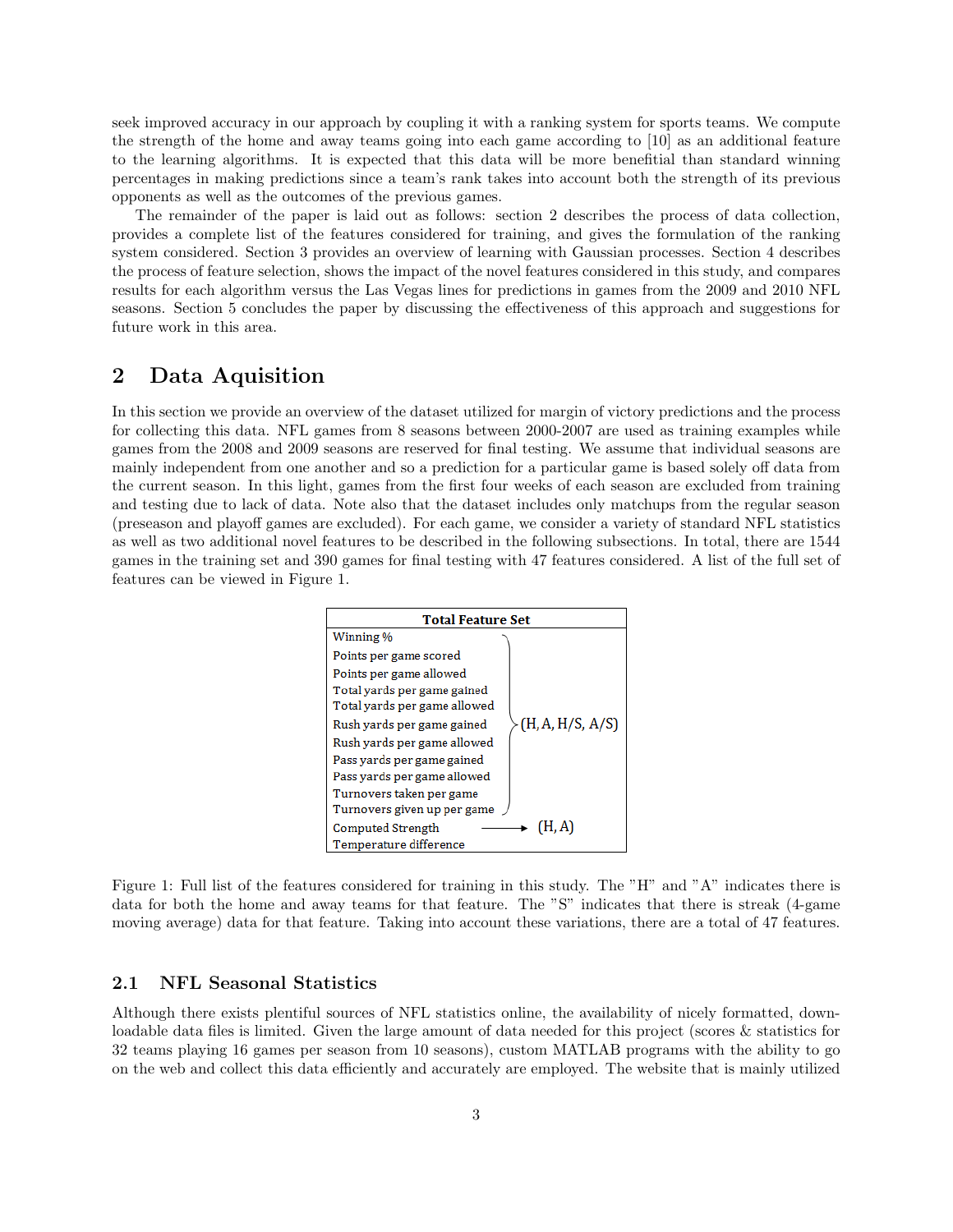for collecting seasonal statistics is www.pro-football-reference.com, which is found to be the most extensive source of data.

Two main types of functions are used to obtain the NFL statistics for training: the first type collect raw NFL data online while the second process the raw data into individual files containing a particular statistic from each game in a given year. The MATLAB functions urlread and urlwrite, which input the url of a website and return a large character array containing the HTML source code for that site, form the basis of the raw data collection code. Additional code needed to be written to parse through the HTML, extract the useful data, and print it to a neatly csv-formatted text file. The second type of function to refine this raw data is necessary to simplify the process of loading input features to the machine learning algorithm. The function identifies the home and away team from every game in the raw data files and locates and organizes a particular statistic into two columns for each team, subsequently storing the columns individually in text files.

A total of eleven NFL statistics from each game are collected (see Figure 1) for both the home and away teams, producing 22 features for which to train the Gaussian process for predictions. While these features in general represent an average value over the course of the season up to that game, an additional moving average for every statistic is computed considering only the four previous games. This provides an additional 22 features that can take into account the known notion of "hot" or "cold" streaks in football where a team performs well above or below average in a particular stretch of games. Of course, a streak of any amount can be considered but a four game streak is used here as it represents about a month of game play or exactly one quarter of an NFL season which is deemed adequately long. Also, an average computed over a longer stretch would require omitting more games from the start of a season in the dataset.

#### 2.2 Novel Features

A point of emphasis in this study is to expand the dataset beyond ordinary NFL statistics to include a couple of novel features and to explore their impact, if any, on making accurate predictions. One of these features arises from the desire to better account for the advantage a team has when playing in its home stadium. It is known that home teams generally win more often than visiting teams due to travel and crowd factors and it has been reported that this benefit can be larger than recognized by line-makers in some cases [8], [9]. In [9], the author focusses specifically on the effects of the difference in climate between the home and away team's cities, and shows statistically that this can have a significant negative impact on the visiting team. In this light, we shall consider the difference in average temperature between the home and away team's cities from the week of the year they played as an additional feature in the dataset. Note that since the output we are inferring with the Gaussian process is defined as the home team's score minus the away team's score, we are implicitly taking into account which team is playing in their home stadium. It is hoped that including the temperature difference in the dataset during training will have the effect of increasing or decreasing the impact of home-field advantage in making predictions.

Similar to the collection of NFL seasonal data, MATLAB is utilized to acquire the needed temperature data for every game in the ten seasons considered. Essentially, a program is written to loop over the raw NFL game data, take the date and two teams playing in the current game, find the cities for the respective teams, open a website containing temperature data for the given date and cities (using www.wunderground.com a website with historical weather data), compute the difference in the average weekly temperature for the cities, and write this value to file. Since seven teams in the NFL play in climate-controlled dome stadiums, we assume games played in these cities lack the climate-induced home advantange. Therefore, the code is set up to identify such teams and enter a value of 0 for the temperature difference when they are playing at home.

As mentioned previously, some work has been done in the statistics community to develop ranking and strength rating systems for sports teams. A second novel feature to be investigated will entail adopting one of these rating systems [10], computing the current rank or strength for each team prior to every game, and using this as an additional feature for the Gaussian process regression algorithm. As the computed strength of a team depends on the outcomes of its previous games and strength of previous opponents, it is expected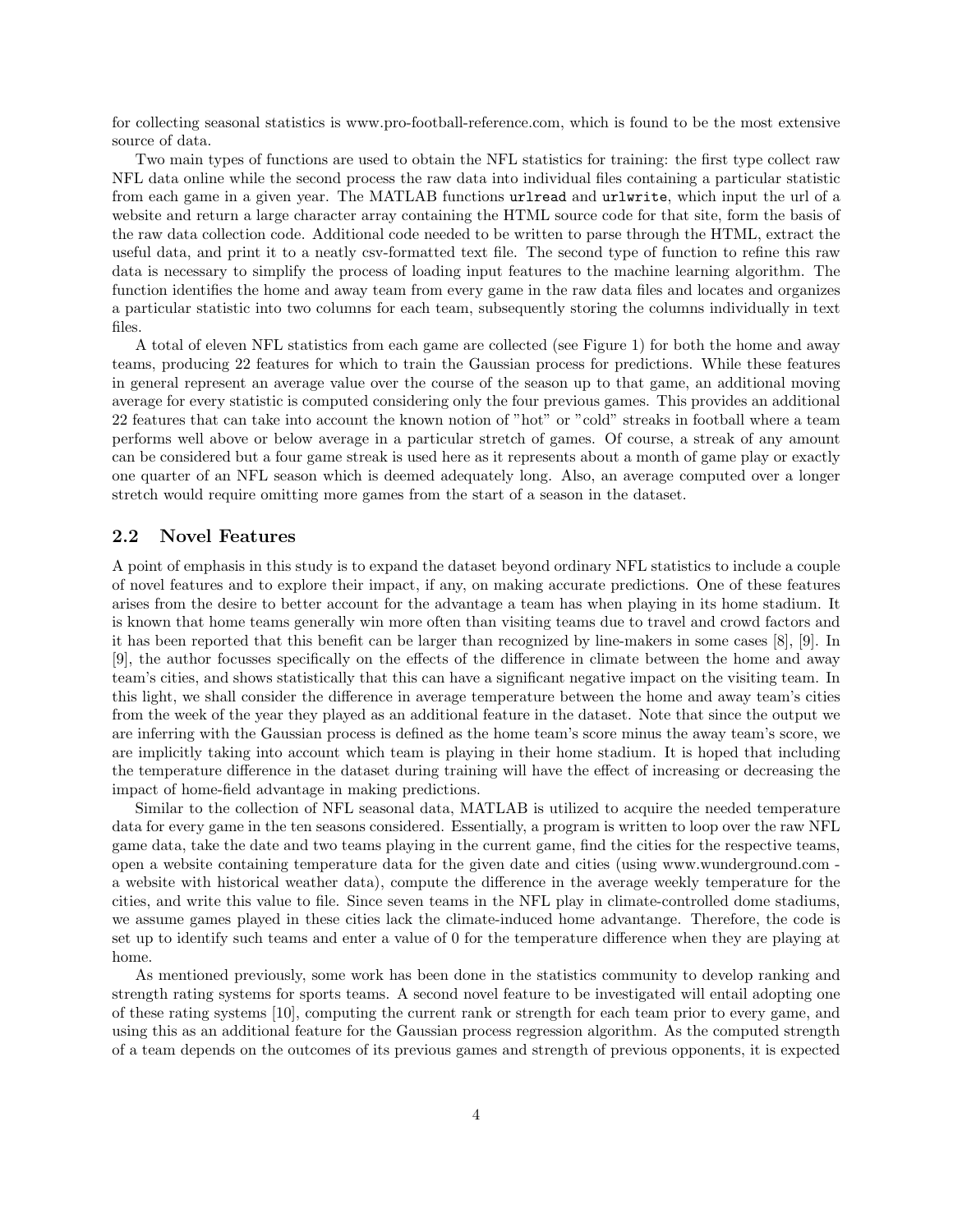that including it in the dataset in addition to or in place of a team's winning percentage could yield higher accuracy. The formulation for the ranking scheme we adopt is provided in the following subsection.

#### 2.2.1 Ranking System Formulation

With one of the ranking systems developed in [10], we look to assign a score to each team in the NFL based on their interactions with opponents throughout the course of the season. To begin the formulation, we suppose we have a rank vector  $\vec{r}$  where each  $r_j$  represents a positive-valued strength of the  $j^{th}$  team in the NFL. Now we assume that a team's score  $s$  is a linear combination of the strengths of its opponents, where the weighting coefficients are dependent on the outcome of the games. In other words, we can write the score for team *i* as:

$$
s_i = \frac{1}{n_i} \sum_{j=1}^{N} a_{ij} r_j
$$
 (1)

where  $a_{ij}$  is a nonnegative number depending on the outcome between team i and j,  $N = 32$  is the number of teams in the NFL, and  $n_i$  is the number of games played by team i at the point in the season when the rank is computed. The ranking scheme transforms into an eigenvalue problem by proposing that a team's strength should be proportional to its score:

$$
A\vec{r} = \lambda \vec{r} \tag{2}
$$

where  $A_{ij} = a_{ij}/n_i$ . Hence, solving equation (2) for the eigenvector  $\vec{r}$  provides us with the strengths for each team in the league.

To complete the formulation, we must specify the values for each  $a_{ij}$ . In the simplest version of this ranking scheme, one could let  $a_{ij}$  be 1 if team i won the game and zero if they lost. However, it makes more sense to distribute the 1 point between two competing teams based off the final score to the game. In one approach, if team i scores  $S_{ij}$  points while team j scores  $S_{ji}$  points in their matchup, we could let  $a_{ij} = (S_{ij} + 1)/(S_{ij} + S_{ji} + 2)$ , where the 1 and 2 in the numerator and denominator are present to prevent the winner from taking all the credit in a shutout. The specific approach we adopt from [10], however, makes one further improvement by distributing the point in a nonlinear fashion to prevent a team's rank from climbing from simply running up the score on an opponent. In this case, we assign the values of  $a_{ij}$  as:

$$
a_{ij} = h\left(\frac{S_{ij} + 1}{S_{ij} + S_{ji} + 2}\right) \tag{3}
$$

where

$$
h(x) = \frac{1}{2} + \frac{1}{2}sgn(x - \frac{1}{2})\sqrt{|2x - 1|}
$$
\n(4)

Viewing equation (4), the function  $h(x)$  has the properties that  $h(\frac{1}{2}) = \frac{1}{2}$ , and away from  $x = \frac{1}{2}$ , h approaches 0 or 1 rapidly so that to improve a team's strength rating, it is important to win a given matchup but not as important to run up the score.

### 3 Gaussian Processes

The Gaussian process model provides an effective approach to supervised learning problems. We adopt such a probabilistic techique over deterministic methods as it allows for a straightforward means of quantifying the uncertainty in predictions. This will enable a betting framework to be developed in which a bet will only be recommended when the confidence in a predicted game outcome reaches a certain threshold. This study will also be the first to employ a Gaussian process for a learning application in the area of sports forecasting. so it will be interesting to see its performance relative to previous approaches.

Roughly speaking, a Gaussian process describes a distribution over functions and is the generalization of the typical multivariate Gaussian distribution to infinite dimensions [17]. Just as a Gaussian distribution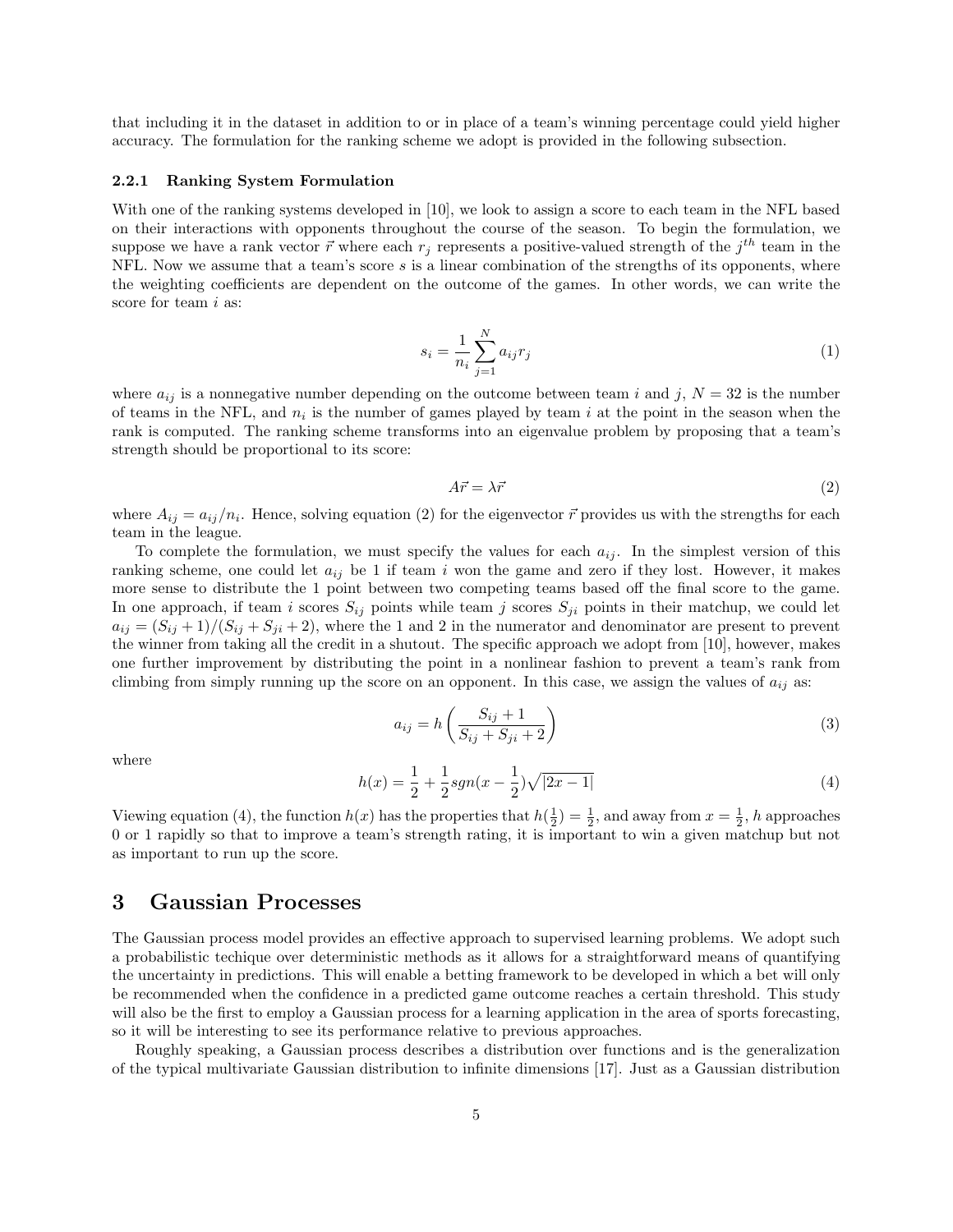is fully specified by a mean vector and covariance matrix, the Gaussian process is fully specified by a mean function and covariance function. If we define the mean function  $m(\vec{x})$  and covariance function  $k(\vec{x}, \vec{x}')$  of a real process  $f(\vec{x})$  as

$$
m(\vec{x}) = \mathbb{E}[f(\vec{x})] \tag{5}
$$

$$
k(\vec{x}, \vec{x}') = \mathbb{E}[(f(\vec{x}) - m(\vec{x}))(f(\vec{x}') - m(\vec{x}'))]
$$
\n(6)

we can then write the Gaussian process as:

$$
f(\vec{x}) \sim GP(m(\vec{x}), k(\vec{x}, \vec{x}')) \tag{7}
$$

Without loss of generality we shall consider zero mean Gaussian processes for notational simplicity, which in practice is equivalent to subtracting the mean from training outputs prior to learning. The covariance function we use is the squared exponential, given as:

$$
k(\vec{x}, \vec{x}') = \sigma_f^2 \exp\left(-\frac{1}{2}(\vec{x} - \vec{x}')^T M (\vec{x} - \vec{x}')\right)
$$
\n(8)

where  $M \in \mathbb{R}^{dxd} = diag(\vec{l}), d$  is the dimension of the input vector, and  $\vec{l} = [l_1, ..., l_d]$ . The parameters  $l_1, ..., l_d$ represent the characteristic length scales in the problem or how far you need to move along a particular axis in input space for function values to become uncorrelated.

In our approach we seek to fit a Gaussian process to the unknown underlying function that maps from the NFL dataset to the margin of victory of a given matchup. Hence, we suppose that our margin of victory output values are noisy versions of this unknown function,  $y = f(x) + \epsilon$ , where we assume  $\epsilon \sim N(0, \sigma_n^2)$  is i.i.d. Given this model, we would like to consider new test data  $x^*$  and make predictions on the corresponding value of the unknown output function  $f^*(\vec{x}^*)$ . The key to inference with the infinite dimensional Gaussian process is that any finite set of points from the process can be described by a multivariate Gaussian distribution. Hence, we can write the joint distribution of the observed output values  $y$  and the unknown function values  $f^*$  as

$$
\begin{bmatrix} y \\ f^* \end{bmatrix} \sim N \left( 0, \begin{bmatrix} K(X,X) + \sigma_n^2 I & K(X,X^*) \\ K(X^*,X) & K(X^*,X^*) \end{bmatrix} \right) \tag{9}
$$

Here, if we are considering n training points and  $n^*$  test points, then  $K(X^*, X)$  represents an  $n^* \times n$  matrix of covariances evaluated according to equation (8) and similarly for the other matrices above. Now, we can condition the joint distribution on the observations to yield the key predictive equations for Gaussian process regression:

$$
p(f^*|X, y, X^*) \sim N(\bar{f}^*, \bar{K})
$$
\n<sup>(10)</sup>

where

$$
\bar{f}^* = K(X^*, X)[K(X, X) + \sigma_n^2 I]^{-1}y
$$
\n(11)

$$
\bar{K} = K(X^*, X^*) - K(X^*, X)[K(X, X) + \sigma_n^2 I]^{-1} K(X, X^*)
$$
\n(12)

Predictions for a series of new data points  $X^*$  can now be made by evaluating equation (11) and note also that the diagonal entries of the matrix in equation (12) represent the variance corresponding to each prediction. Therefore, we can easily express an interval of 95% confidence for a given prediction  $\bar{f}_i^*$  as:

$$
(95\% confidence)_i = \bar{f}_i^* \pm 2\sqrt{\bar{K}_{ii}} \tag{13}
$$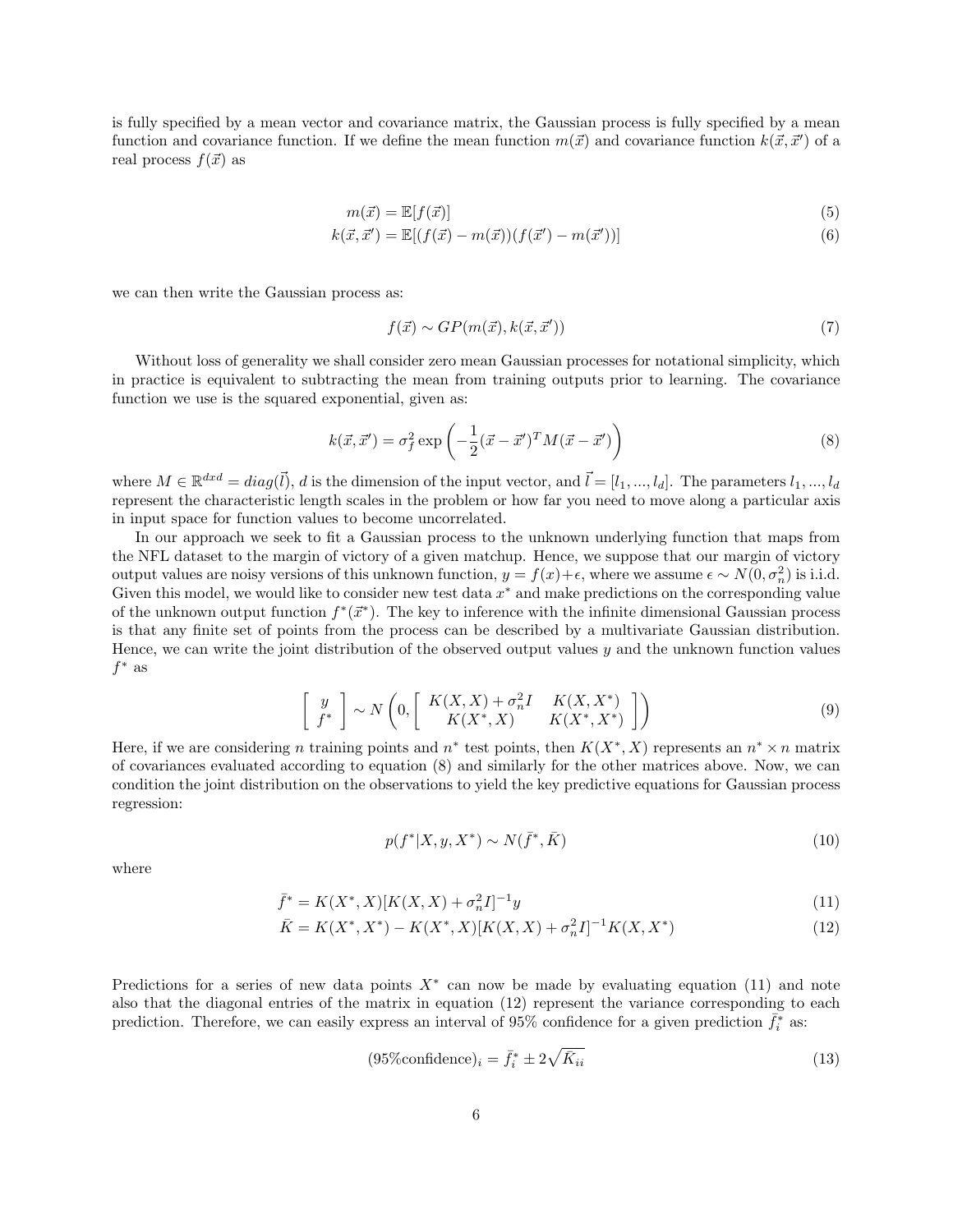To complete the formulation, we now need to consider fitting the Gaussian process to the unknown underlying function using the training data. As it turns out, learning with a Gaussian process model is achieved by choosing appropriate values for the parameters in the covariance function. We will denote the set of parameters we are seeking by  $\theta = [l_1, ..., l_d, \sigma_f, \sigma_n]$ . The optimum set of parameters is given by those that maximize the log-likelihood function corresponding to this model. Since  $y \sim N(0, K + \sigma_n^2 I)$ , we can write the log-likelihood as

$$
\log p(y|X) = -\frac{1}{2}y^T(K + \sigma_n^2)^{-1}y - \frac{1}{2}\log|K + \sigma_n^2I| - \frac{n}{2}\log 2\pi
$$
\n(14)

And so the optimum set of covariance function parameters is given as

$$
\theta^* = \arg\max_{\theta} \log p(y|X) \tag{15}
$$

A custom implementation of Gaussian process regression proved to be too inefficient given the computational demands of this project and sometimes failed to successfully optimize the log likelihood function given above. Therefore, an implementation found at http://www.GaussianProcess.org/gpml/code is utilized for this study. Since we assume the use of a zero mean Gaussian process, the mean of the margin of victory outputs is removed prior to training. Also, each data feature is normalized to have zero mean and unit variance prior to training in efforts to improve performance.

## 4 Approach

In this section we explain the approach we take to produce accurate predictions of NFL game outcomes using the training dataset and Gaussian process predictive model described previously. Recall that there are two measures for success in this study. The first is to predict the margin of victory in NFL games more accurately than the Las Vegas line-makers on average. Specifically, our measure for accuracy will be the average absolute error between the forecasted and actual margins:

$$
e_{avg} = \frac{1}{N_{games}} \sum_{i=1}^{N_{games}} \left( |M_{pred}^{i} - M_{actual}^{i}| \right)
$$
 (16)

Note here that our convention for a margin (similar for the point spread) is the home team's score minus the away team's score. Once predictions are made as accurately as possible with the Gaussian process model, the second goal is to take these outputs and create a bet-recommendation scheme that results in a winning rate of higher than 52.4%. The first step we take is finding an optimum set of features from which to train the Gaussian process, which is described next.

#### 4.1 Feature Selection

Given the large amount of features and training examples, performing an exhaustive feature selection algorithm is computationally infeasible and so we adopt a more efficient approach. The feature selection scheme we perform is outlined below:

- 1. Choose two features for a "base-set"
- 2. Perform cross validation on feature sets containing the base-set plus one additional feature (for all remaining features).
- 3. Choose the top 20 individual features that yield the lowest CV error to form a "search-set".
- 4. Perform a standard forward search feature selection over the search-set starting with the base-set.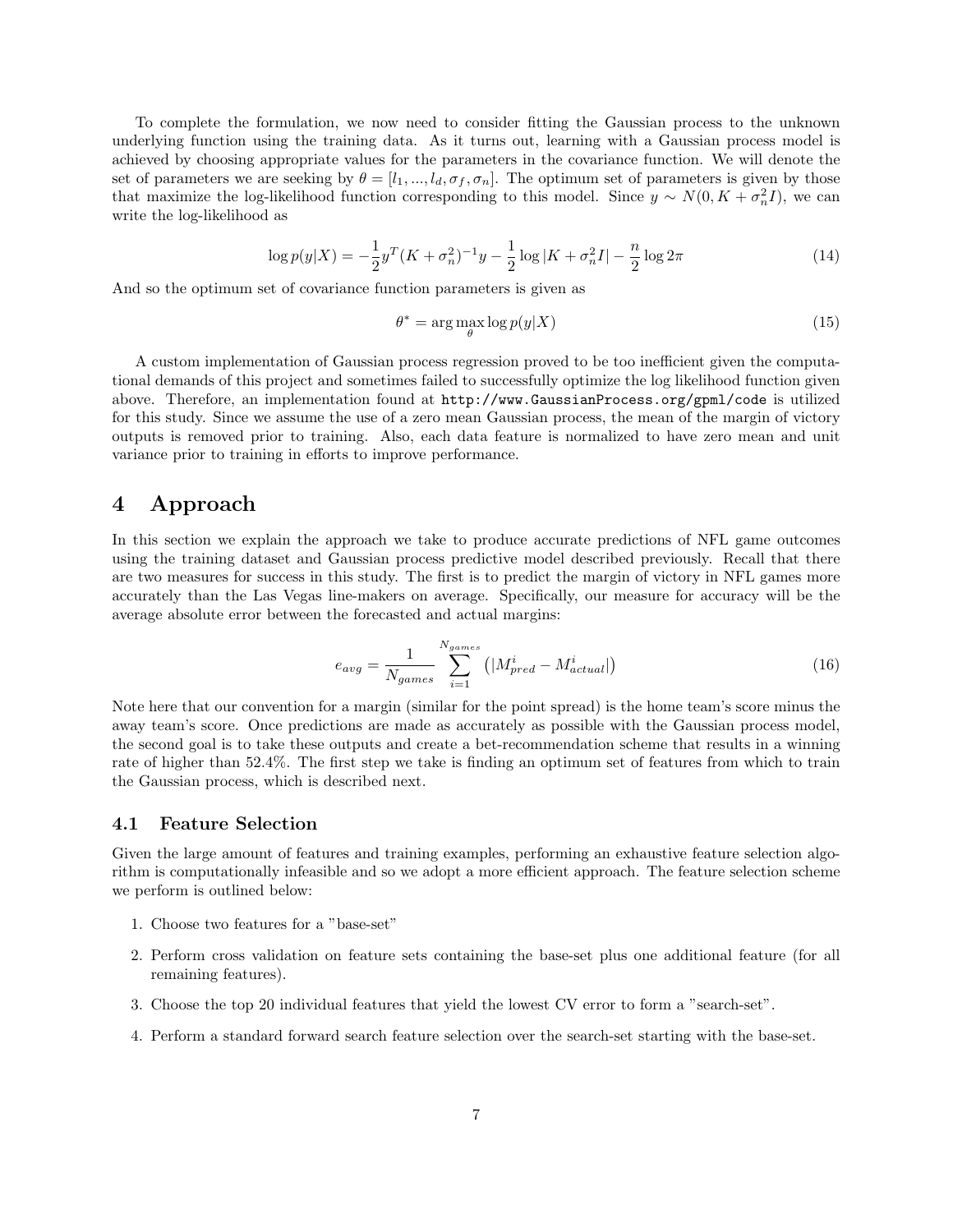|              | <b>Feature</b>                    | <b>Error</b> |
|--------------|-----------------------------------|--------------|
| $\mathbf{1}$ | Computed Strength (A)             | 10.913       |
| 2            | Pass yards per game allowed (H/S) | 10.937       |
| 3            | Points per game scored (A)        | 10.949       |
| 4            | Total yards per game gained (H/S) | 10.950       |
| 5            | Computed Strength (H)             | 10.951       |
| 6            | Total yards per game allowed (H)  | 10.969       |
| 7            | Points per game scored (A/S)      | 10.979       |
| 8            | Pass yards per game gained (A/S)  | 10.982       |
| 9            | Pass yards per game gained (H/S)  | 11.000       |
| 10           | Rush yards per game allowed (A/S) | 11.006       |
|              |                                   |              |
| 39           | <b>Temperature Difference</b>     | 11.161       |

Figure 2: A list of the top ten performing features that are selected for the search-set of the forward search algorithm. The error listed is the average cross-validation error when that feature is combined with home and away team's winning percentage.

This procedure allows us to eliminate more than half of the total number of features prior to performing a forward search routine while keeping only those features that seem to perform the best.

For step 1 above, we choose the base-set to be the home and away team's winning percentage as we assume these features are the most indicative of the outcome a game. In step 2 and 3, cross validation is performed by season for the 2000-2007 years to find which individual features result in the lowest error when combined with the base-set for inference. Ten of the top twenty features from these steps that make up the search-set are shown in Figure 2 along with the cross-validation error they incur. Figure 2 also indicates the performance of the novel features we are considering, showing the temperature difference feature ranked rather low at 36th while the home and away team's computed strength are 1st and 5th best, respectively.

| <b>Final Feature Set #1</b>      |  |  |  |  |
|----------------------------------|--|--|--|--|
| Winning Percentage (H)           |  |  |  |  |
| Winning Percentage (A)           |  |  |  |  |
| Computed Strength (A)            |  |  |  |  |
| Pass yards per game gained (A/S) |  |  |  |  |

Figure 3: A list of the final four features obtained after performing the forward search algorithm over the search-set.

Once the search-set is selected, a forward search feature selection routine is performed. Surprisingly, the search concluded with only four features in the final set, as adding any additional features from the search-set increased the cross-validation error. This final feature set is shown in Figure 3. The cross-validation error for the Gaussian process trained with this feature set is compared with the Las Vegas line error in the left graph in Figure 4. Also, the accuracy in predicting game winners is compared in the right graph. It can be seen that the Las Vegas line is slightly more accurate on average. (NOTE: several additional feature sets were constructed both randomly and by starting with different base-sets, but in the end the final set shown in Figure 3 had the lowest CV error)

#### 4.2 Betting Framework

Once we have made predictions of the margin of victory using the Gaussian process model trained on our final feature set, we would like to be able to make a statistically-informed decision upon which games in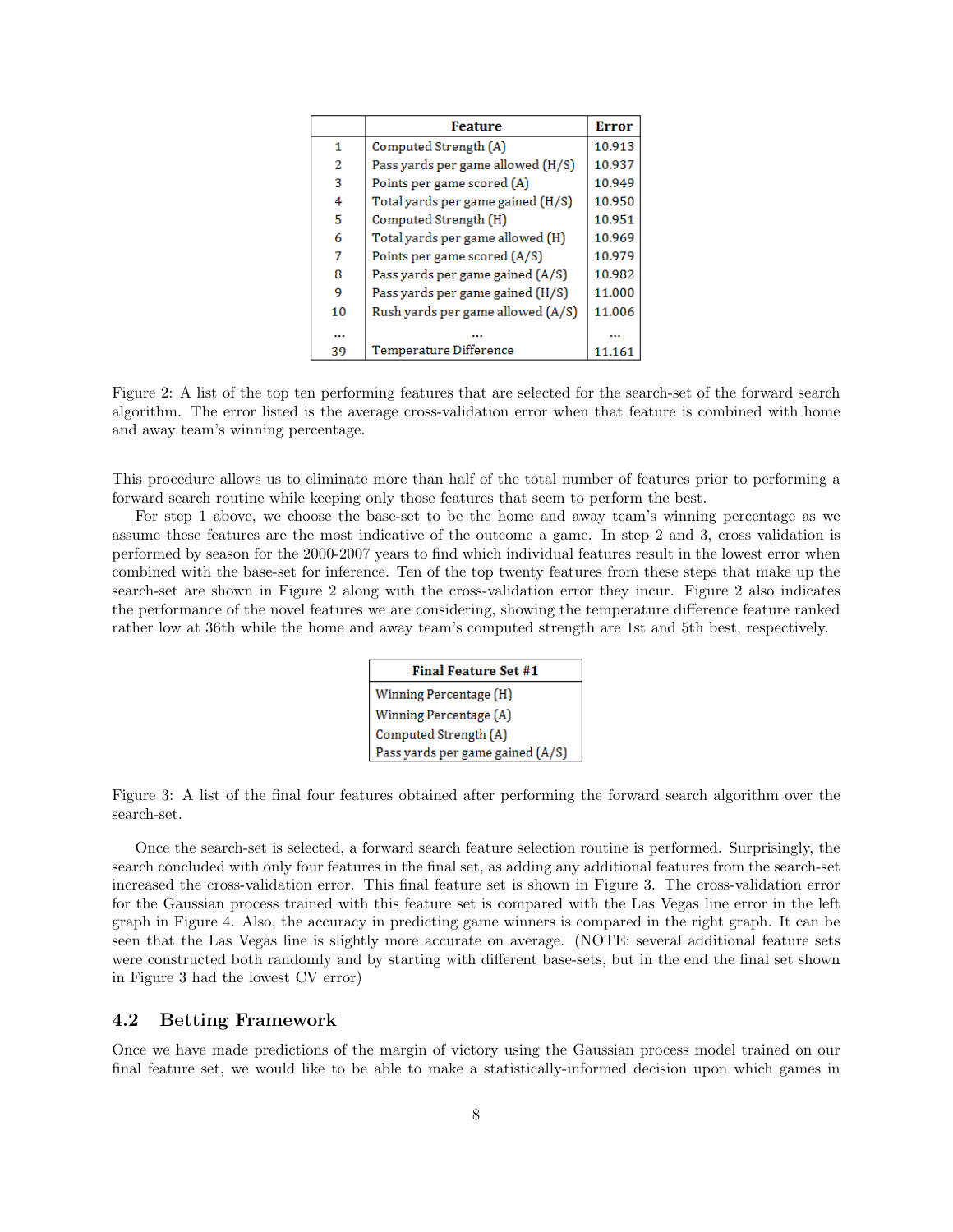

Figure 4: A comparison of the cross-validation performance of the Gaussian process margin of victory predictions with the official point spreads produced by Las Vegas line-makers. The left plot shows the average absolute error for each season considered in cross-validation. The right plot shows the average accuracy of predicting the game winners in each game.

a season to bet on. This can be done rather conveniently by making use of confidence intervals we can construct from the output of the Gaussian process given by equation (13). Using this confidence interval, we can employ a simple bet-recommendation scheme as depicted in Figure 5. If we check the official point spread for a given NFL matchup and it is greater than upper bound of our interval, we can be relatively confident that the true margin of victory lies below the point spread. In this case, a bet in favor of the away team would win. Similarly, if the point spread lies below the prediction's confidence interval, our prediction is telling us that betting on the home team is the statistically favorable choice in this case. In the event that the point spread value lies within the confidence interval, no bet shall be placed.

### 5 Results

As mentioned previously, we have reserved all games from the 2008 and 2009 seasons for final testing. We now train the Gaussian process model on the complete set of training data using the final feature set given in Figure 3 and subsequently make margin of victory predictions. The resulting margin of victory errors and accuracy in predicting game winners are shown in Figure 6 and compared with the Las Vegas point spread errors. Although the Gaussian process model is seen to be effective in that it predicted game winners over 64% of the time with an average error of about 11.5 for the margin of victory, it is still slightly outperformed by the Las Vegas line-makers. The difference in performance between the two is similar to the case of the cross-validation testing. We also note than in general the Gaussian process predictions are close to the official point spreads, with an average difference of 3.38 between them for the 2008 and 2009 seasons.

We now look at the performance of the bet-recommendation scheme described earlier when applied to games in the 2008 and 2009 seasons. Specifically, we construct 95% confidence intervals according to equation (13) using the predictions on the final testing set, choose which games to bet on according to Figure 5, and tally the number of winning bets. The results are shown in Figure 7. We see that while the scheme results in more than half (50.90%) of the bets being successful, the performance falls slightly short of the goal of 52.4%, or the percentage of bets one would need to break even in the NFL gambling system. Betting in the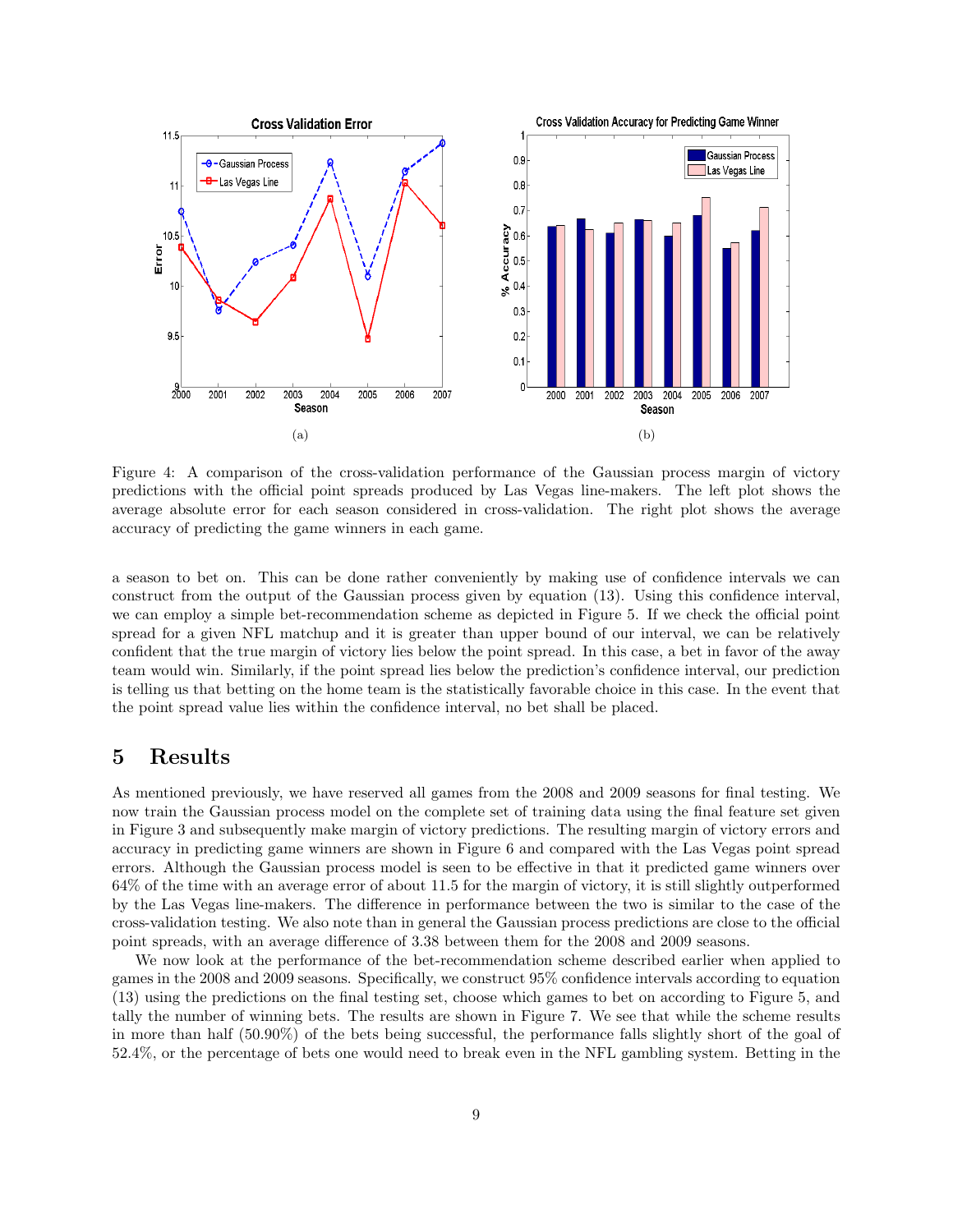

Figure 5: Diagram illustrating the bet-recommendation scheme employed. If the official point spread lies above (is greater than) the confidence interval associated with the Gaussian process prediction of the margin of victory, one should bet on the away team. Likewise, if the point spread lies below the confidence interval, one should bet on the home team. No bet should be placed if the point spread lies within the confidence interval.

|                  | <b>Margin of Victory Error</b> |             |        | <b>Game Winner Accuracy</b> |             |        |
|------------------|--------------------------------|-------------|--------|-----------------------------|-------------|--------|
|                  | 2008 Season                    | 2009 Season | Mean   | 2008 Season                 | 2009 Season | Mean   |
| Gaussian Process | 11.291                         | 11.752      | 11.522 | 66.15%                      | 62.56%      | 64.36% |
| Las Vegas Line   | 11.167                         | 11.439      | 11.303 | 68.21%                      | 68.72%      | 68.47% |

Figure 6: The performance of the Gaussian process model on the final testing dataset (2008-2009 season games) compared with that of the Las Vegas lines.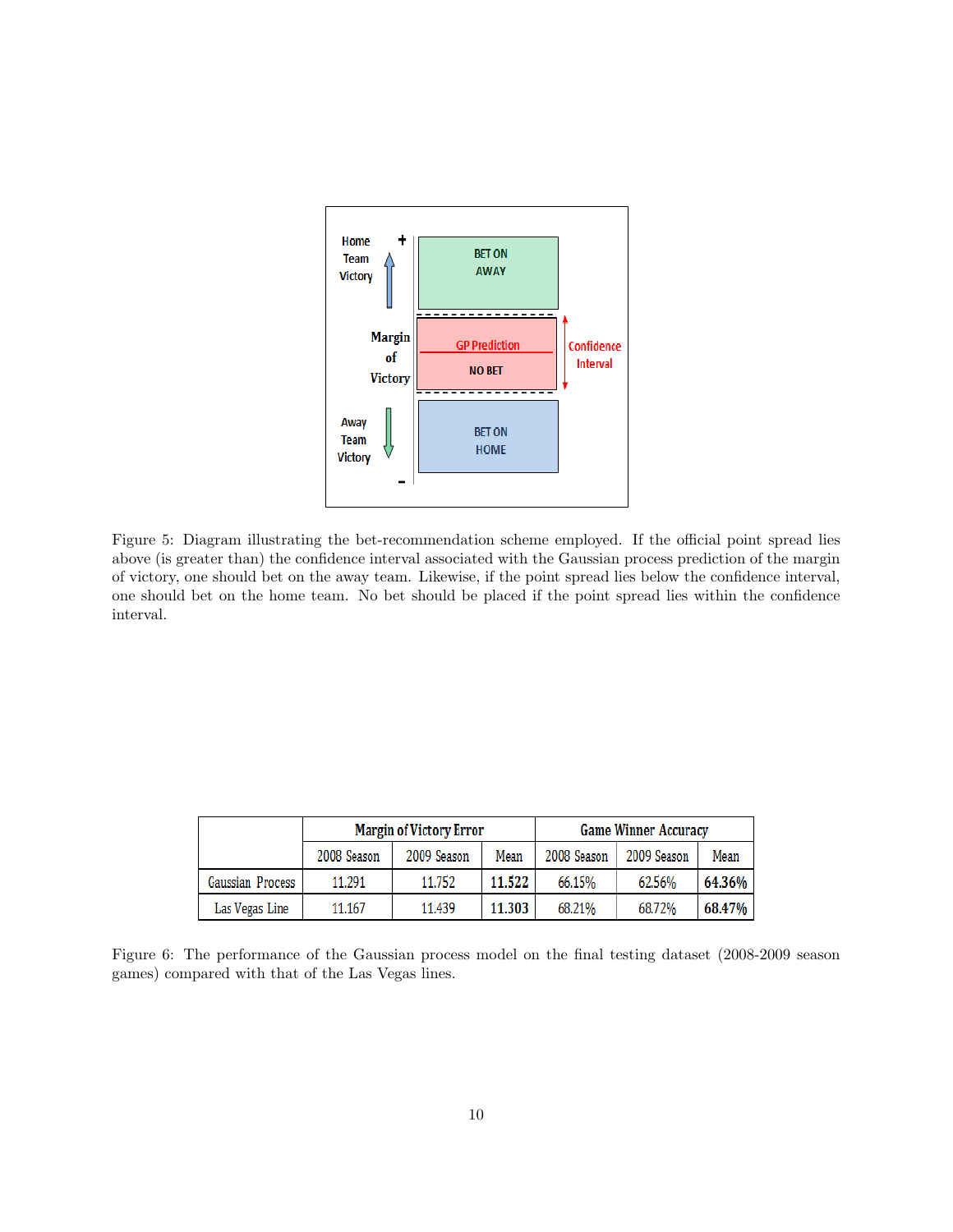2008 season is successful with a winning percentage of 55.22%, but the overall percentage is brought down since more bets were placed in 2009 with a much lower success rate (47.96%).

| Year | #<br>Games | # Bets<br><b>Placed</b> | # Bets<br>Won | Win %  |
|------|------------|-------------------------|---------------|--------|
| 2008 | 195        | 67                      | 37            | 55.22% |
| 2009 | 195        | 98                      | 47            | 47.96% |
|      | 390        | 165                     | 84            | 50.90% |

Figure 7: The results from implementing the bet-recommendation scheme based on the Gaussian process predictions for the 2008 and 2009 NFL seasons.

#### 6 Conclusion

In the end, this study confirms what many already know: the Las Vegas line-makers are indeed very good at what they do. As is the case in just about all of the related work in this field, our approach fell slightly short of making more accurate predictions than the Las Vegas line on the outcomes of NFL games. On average, the margin of victory predictions using the Gaussian process model for regression were about 2% less accurate than the official point spread. However, a respectable accuracy in predicting game winners  $(64.36\%)$  was achieved and a win rate of  $50.90\%$  on bets for the 2008-2009 seasons was obtained using the proposed bet-recommendation scheme. Recall though that a win rate of 52.4% is required to make money on NFL bets due to the vigorish.

We were also able to explore the use of novel training features for NFL game outcome forecasting. Namely, we included the temperature difference between opposing cities in our dataset as a result of analysis done in [9] and also included team "strengths" computed according to a ranking system for sports teams described in [10]. The temperature data was found to have little bearing on predictions made, producing high errors when added to the base-set during feature selection. The computed strengths, however, performed well during feature selection and ended up in the final optimum feature set for testing. When used in place of winning percentages in the base-set, the final feature set produced an error comparable to that of the set shown in Figure 3. We conclude that incorporating such rating schemes in a predictive framework has potential for success and is worthy of further study.

Although the ultimate accuracy goals were not quite met here, this topic warrants continued research. The Las Vegas line-makers have the advantage of heuristics which are hard to quantify in a statistical model. A primary example of this would be the impact of injuries on the outcome of NFL matchups. Injuries are more prevalent in football than in just about any other sport and the loss of key players on a team can drastically alter there chances of winning. One could certainly come up with a method to quantify the impact of injuries, but the task of finding a complete set of historical injury data is difficult. It goes with out saying that this is one possible (but challenging) avenue for further research in order to outperform the point spread. Despite the fact that the temperature data utilized in the study had little impact, working to quantify the notion of home-field advantage is also worth further exploration. Data collected on factors such as stadium capacity, crowd noise, number of miles (or even time-zones) traveled over for away games, etc. could potentially improve accuracy of a predictive model.

### References

[1] Zuber, R. A., Gandar, J. M., and Benny, D. B. (1985) Beating the Spread: Testing the Efficiency of the Gambling Market for National Football League Games. Journal of Political Economy, 93, 800-806.